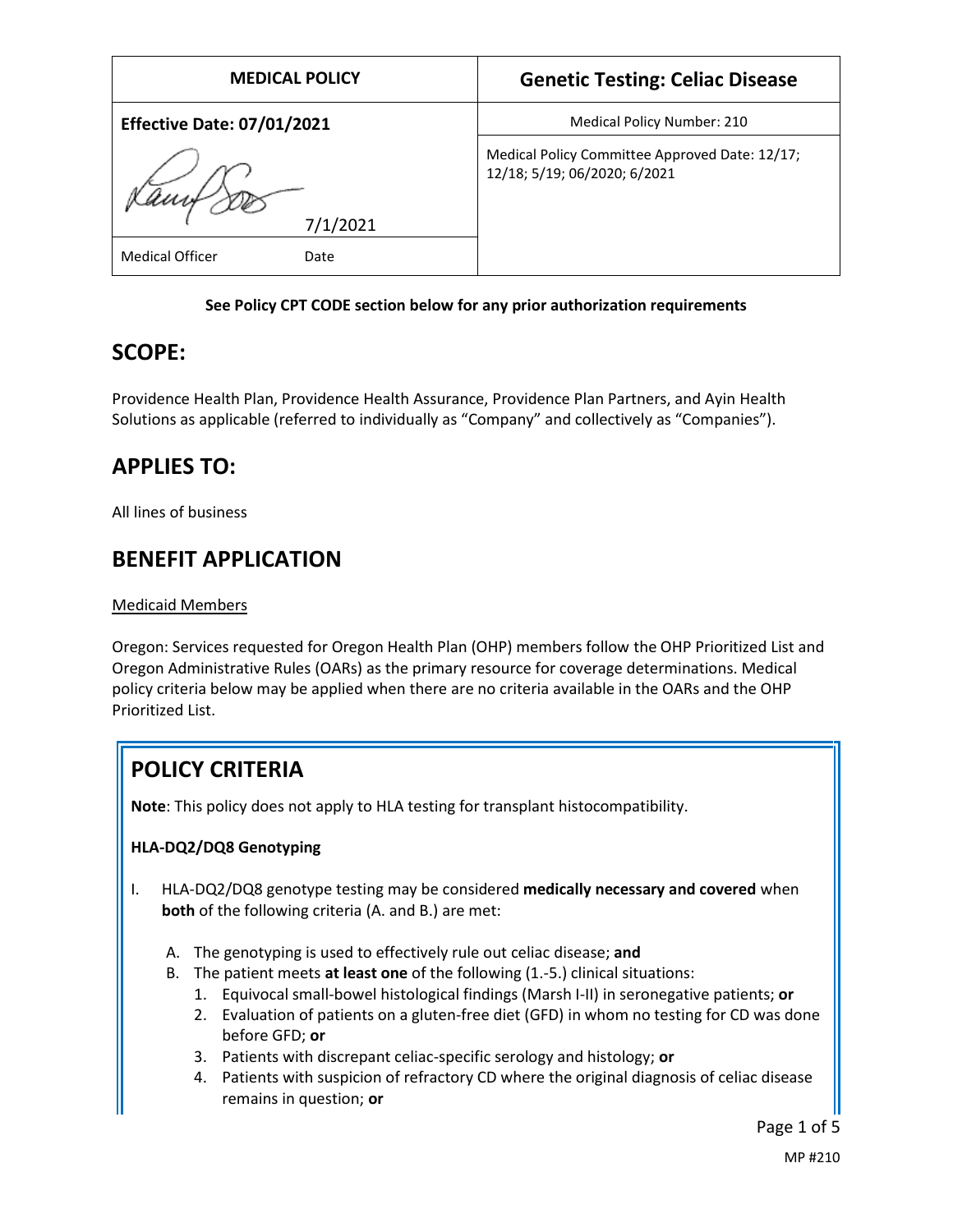- 5. Patient with Down's syndrome.
- II. HLA-DQ2/DQ8 genotype testing is considered **not medically necessary and is not covered**  when criterion I. above is not met.

#### **Non-Covered Testing**

III. The use of a combination panels, including antibody and genetic markers (e.g. Prometheus Celiac Plus) are considered **not medically necessary and is not covered** for the screening or diagnosis of celiac disease.

Link t[o Policy Summary](#page-3-0)

### **BILLING GUIDELINES**

If CPT codes 82784, 83520, and 88346 are billed in conjunction with 81382 (e.g. Prometheus Celiac Plus) this will deny as not medically necessary and not covered (see criterion III. above).

### **CPT CODES**

| <b>All Lines of Business</b>        |                                                                                                                                                  |
|-------------------------------------|--------------------------------------------------------------------------------------------------------------------------------------------------|
| <b>Prior Authorization Required</b> |                                                                                                                                                  |
| 81382                               | HLA Class II typing, high resolution (ie, alleles or allele groups); one locus (eg, HLA-DRB1,<br>-DRB3/4/5, -DQB1, -DQA1, -DPB1, or -DPA1), each |

### **DESCRIPTION**

#### **Celiac Disease**

Celiac disease is an autoimmune disorder in which the ingestion of gluten, found in wheat-, rye-, and barley-containing products, leads to progressive damage of the mucosal lining of the small intestine. The common symptoms associated with celiac disease include malabsorption, chronic diarrhea, and failure to thrive; however, the clinical manifestations can be extremely variable and many individuals present with symptoms unrelated to the digestive system. Typically, the presence of specific antibodies (antigliadin, antiendomysial, and antitissue transglutaminase), histological findings on small bowel biopsy, and a positive response to a gluten-free diet are used to diagnose celiac disease.

#### **HLA-DQ Genotyping**

Celiac disease results from the interactions of 2 human leukocyte antigen (HLA) genes with non-HLA genes. Approximately 90% to 95% of individuals with celiac disease carry the DQA or DQB allele, and express the DQ2 HLA molecule. The remaining 5% to 10% of individuals with celiac disease express the DQ8 HLA molecule. HLA-DQ genotyping is typically performed using polymerase chain reaction (PCR) amplification with sequence-specific primers (PCR-SSP) or PCR with hybridization of sequence-specific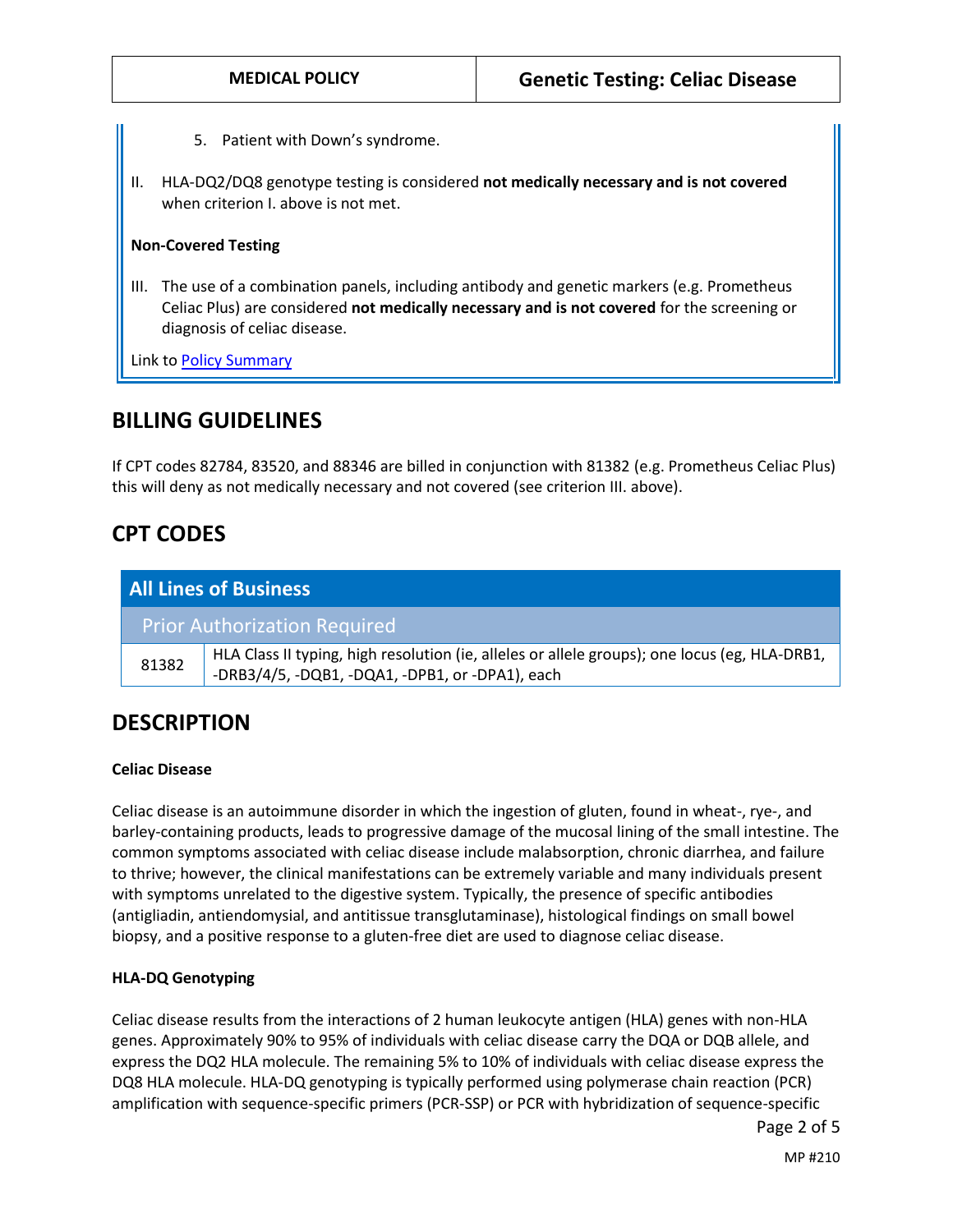probes to detect the HLA-DQA1 and HLA-DQB1 gene variants known to be associated with celiac disease: DQA1\*0501, DQA\*0505, DQB1\*0201, DQB1\*0202, DQA1\*0301, and DQB1\*0302.

# **REVIEW OF EVIDENCE**

A review of the ECRI, Hayes, Cochrane, and PubMed databases was conducted regarding the use of serologic testing to diagnose celiac disease. Below is a summary of the available evidence identified through April 2021.

Due to a large and extensive body of literature, the evidence supporting the medical necessity of serologic testing for celiac disease is based on the American College of Gastroenterology evidence-based clinical practice guidelines.

## **CLINICAL PRACTICE GUIDELINES**

#### American College of Gastroenterology (ACG)

The 2013 evidence-based ACG guidelines for the diagnosis and management of celiac disease (CD) gave the following recommendations for the diagnosis of CD:  $^1$ 

- 1. Immunoglobulin A (IgA) anti-tissue transglutaminase (TTG) antibody is the preferred single test for detection of CD in individuals over the age of 2 years (strong recommendation, high level of evidence).
- 2. When there exists a high probability of CD wherein the possibility of IgA deficiency is considered, total IgA should be measured. An alternative approach is to include both IgA and immunoglobulin G (IgG) based testing, such as IgG-deamidated gliadin peptides (DGPs), in these high-probability patients (strong recommendation, moderate level of evidence).
- 3. In patients in whom low IgA or selective IgA deficiency is identified, IgG-based testing (IgG DGPs and IgG TTG) should be performed (strong recommendation, moderate level of evidence).
- 4. If the suspicion of CD is high, intestinal biopsy should be pursued even if serologies are negative (strong recommendation, moderate level of evidence).
- 5. All diagnostic serologic testing should be done with patients on a gluten-containing diet (strong recommendation, high level of evidence).
- 6. Antibodies directed against native gliadin are not recommended for the primary detection of CD. (strong recommendation, high level of evidence).
- 7. Combining several tests for CD in lieu of TTG IgA alone may marginally increase the sensitivity for CD but reduces specificity and therefore are not recommended in low-risk populations (conditional recommendation, moderate level of evidence).
- 8. When screening children younger than 2 years of age for CD, the IgA TTG test should be combined with DGP (IgA and IgG) (strong recommendation, moderate level of evidence).

The guideline gave the following recommendations regarding the diagnosis of celiac disease (CD) in patients on a gluten-free diet (GFD):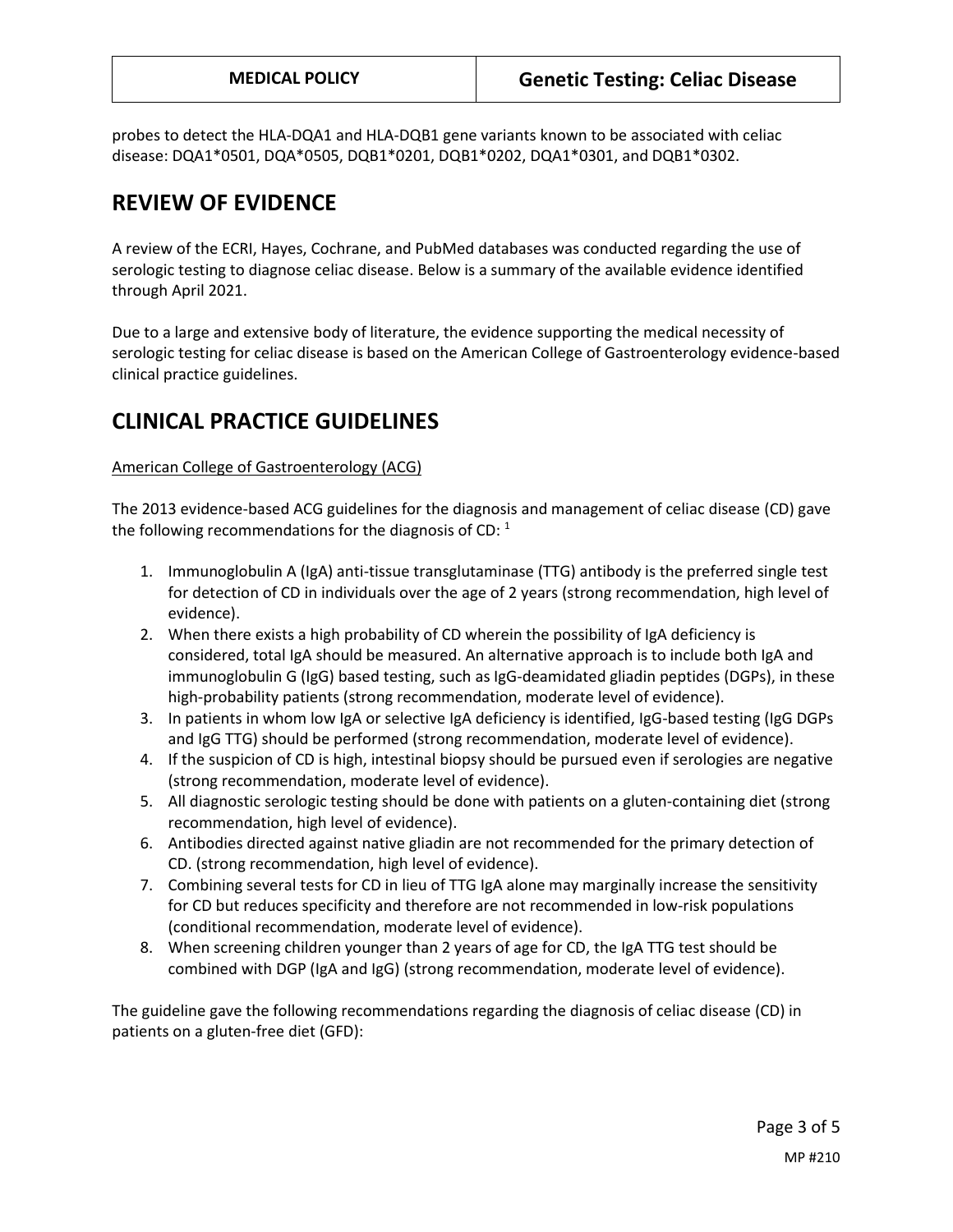- 1. While standard diagnostic tests (specific serology and intestinal biopsy) have a high positive predictive value (PPV) for CD, they should not be relied upon to exclude CD in patients already adhering to a GFD (strong recommendation, high level of evidence).
- 2. HLA-DQ2/DQ8 genotyping should be used to try to exclude CD prior to embarking on a formal gluten challenge (strong recommendation, high level of evidence).
- 3. Formal gluten challenge should be considered, where necessary, to diagnose or exclude CD in patients already adhering to a GFD (strong recommendation, high level of evidence).

The ACG guideline also gave the following recommendations regarding HLA-DQ2/DQ8 testing:

- 1. HLA-DQ2/DQ8 testing should not be used routinely in the initial diagnosis of CD (Strong recommendation, moderate level of evidence).
- 2. HLA-DQ2/DQ8 genotyping testing should be used to effectively rule out the disease in selected clinical situations (Strong recommendation, moderate level of evidence).
- 3. Examples of such clinical situations include but are not limited to:
	- a. Equivocal small-bowel histological finding (Marsh I-II) in seronegative patients
	- b. Evaluation of patients on a gluten-free diet (GFD) in whom no testing for CD was done before GFD
	- c. Patients with discrepant celiac-specific serology and histology
	- d. Patients with suspicion of refractory CD where the original diagnosis of celiac remains in question
	- e. Patients with Down's syndrome

#### U.S. Preventive Services Task Force (USPSTF)

The 2017 evidence-based USPSTF recommendation regarding screening asymptomatic adults, adolescents, and children for celiac disease stated, "the current evidence is insufficient to assess the balance of benefits and harms of screening for celiac disease in asymptomatic persons."<sup>2</sup>

# <span id="page-3-0"></span>**CENTERS FOR MEDICARE & MEDICAID**

As of April 2021, no Centers for Medicare & Medicaid (CMS) coverage guidance was identified which addresses serologic testing for celiac disease.

## **POLICY SUMMARY**

The American College of Gastroenterology (ACG) recommends the use of HLA-DQ2/DQ8 testing when selected clinical situations are met. The ACG also states that Immunoglobulin A (IgA) anti-tissue transglutaminase (TTG) antibody is the preferred single test for detection of celiac disease, and that the combination of several tests may marginally increase the sensitivity but reduces the specificity; therefore, combination testing is considered not medically necessary.

# **INSTRUCTIONS FOR USE**

Company Medical Policies serve as guidance for the administration of plan benefits. Medical policies do not constitute medical advice nor a guarantee of coverage. Company Medical Policies are reviewed